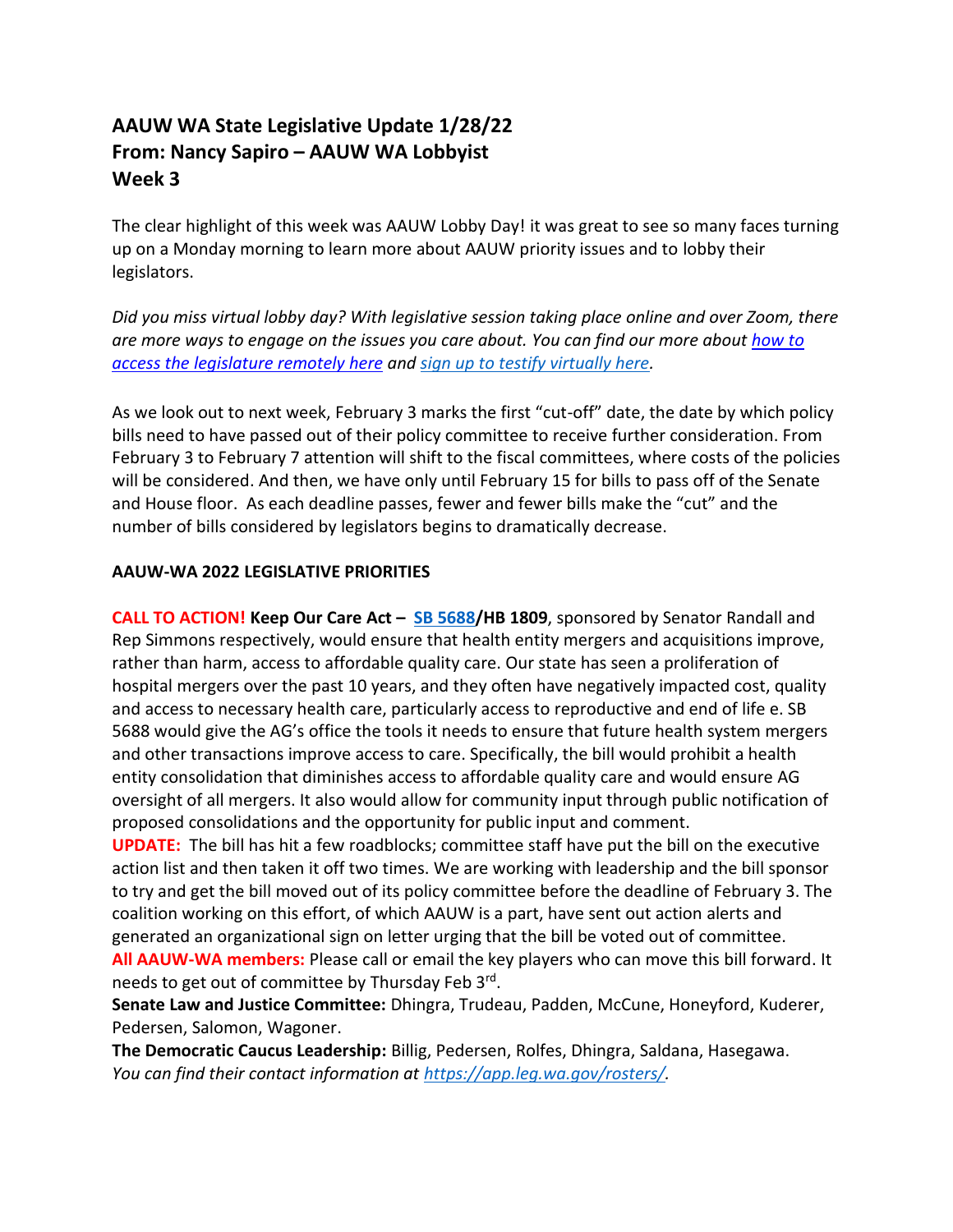**Creating programs to encourage sexual assault nurse examiner training – [HB 1621](https://app.leg.wa.gov/billsummary?BillNumber=1621&Year=2021&Initiative=false)**, sponsored by Rep. Mosbrucker, would require the Department of Health to establish a stipend program for licensed nurses training to become certified sexual assault nurse examiners (SANEs). The bill also requires DOH to establish a hospital grant program to increase access to certified SANEs for hospitals without sufficient access. [A sexual assault nurse examiner is a registered nurse specifically trained to provide evidentiary examinations of sexual assault victims. In addition to other services, SANEs provide medical assistance while also assessing, documenting, and preserving evidence for potential prosecutions.] HB 1621 is an attempt to address the acute problem of many counties not having SANE nurses available to offer services to sexual assault survivors.

**UPDATE: HB 1621 will have a hearing in House Appropriations on February 1. [If you want to](https://app.leg.wa.gov/csi)  [sign in as supportive of the bill, go here...](https://app.leg.wa.gov/csi) Then click on House and Appropriations for 2/1 and HB 1621.**

**Increasing the Availability of sexual assault nurse examiners education in rural and underserved communities – [HB 1622](https://app.leg.wa.gov/billsummary?BillNumber=1622&Initiative=false&Year=2021)**, also sponsored by Rep Mosbrucker, would require the WA State University College of Nursing to establish a sexual assault nurse examiner (SANE) online and clinical training program, and a regional SANE leader pilot program. Of note, currently the only entity that offers SANE training in the state is Harborview Medical Center in Seattle.

**UPDATE:** The bill passed off of the House floor unanimously on January 26. It now moves to the Senate.

**Creating Teaching Endorsements in Computer Science – [SB 5389](https://app.leg.wa.gov/billsummary?BillNumber=5389&Year=2021&Initiative=false)**, sponsored by Senator Wellman, was introduced in the 2021 legislative session. In 2021, the bill passed out of its policy committee but didn't move out of Senate Ways and Means. If the bill is to progress this session, there will need to be a public hearing in Ways and Means. The endorsement created by SB 5389 would allow current teachers to be qualified to teach computer science. These specialty endorsements will allow greater accessibility to computer science courses and skills to underserved communities.

**UPDATE:** The bill is in Ways and Means. A hearing date has not yet been set.

**Concerning Protections and Services for Indigenous Persons who are Missing Murdered or Survivors of Human Trafficking – [HB 1571,](https://app.leg.wa.gov/billsummary?BillNumber=1571&Year=2021&Initiative=false)** sponsored by Rep Mosbrucker, builds off legislation passed both in 2017 and 2018, addressing the ongoing tragedy of missing and indigenous persons. Information provided during the public hearing indicates that the indigenous population of WA makes up less than 2% of the population while at same time accounting for almost 80% of the MIP in this state. HB 1517 would create new protections and services for missing and indigenous persons including changes to the duties and responsibilities of coroners and medical examiners; creation of grant programs, and changes to the duties of law enforcement.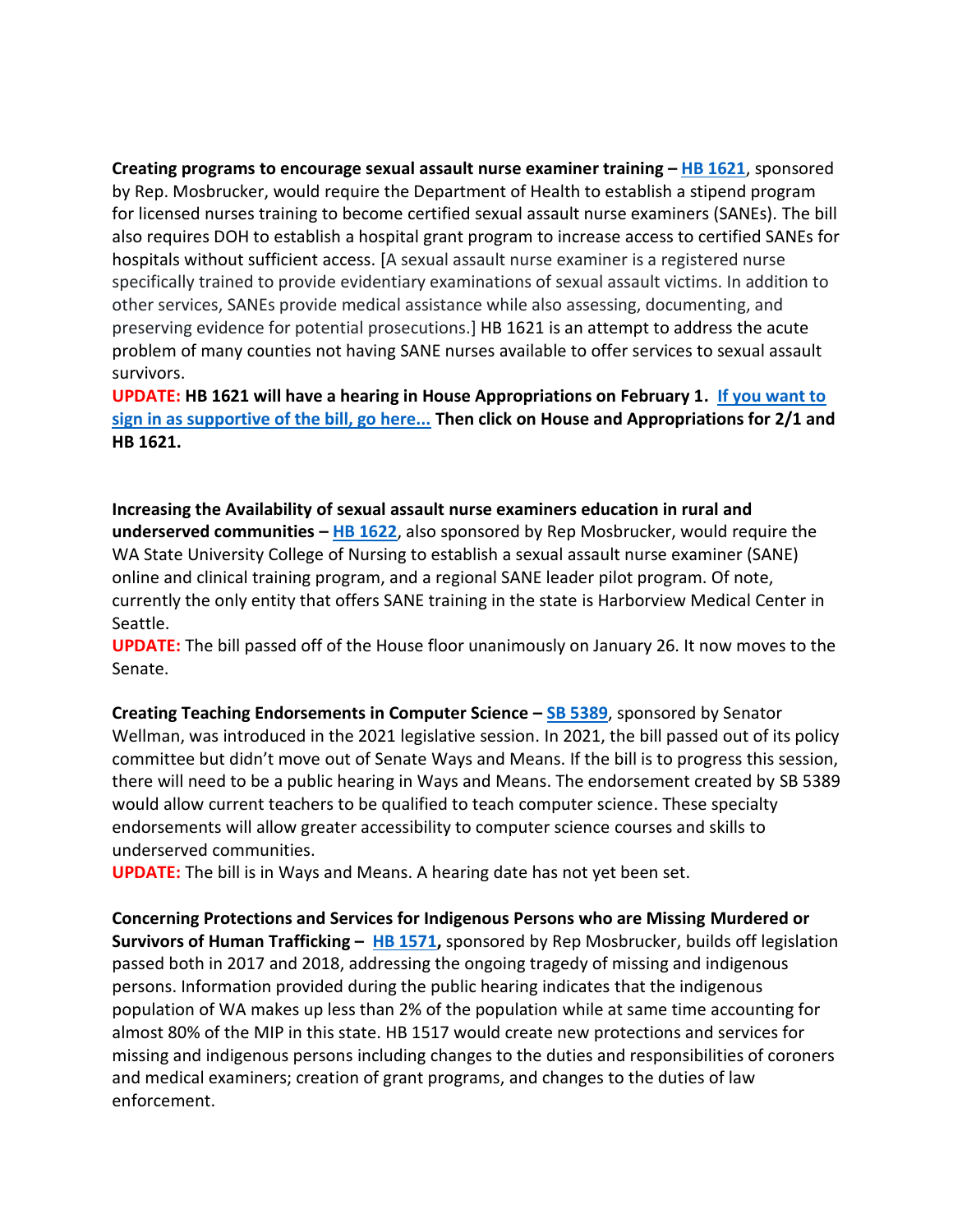**UPDATE:** HB 1571 passed out of Committee and has now been referred to the Appropriations Committee. As of this writing, no hearing date is scheduled.

**Affirm WA Access to Abortion Act – [HB 1851](https://app.leg.wa.gov/billsummary?BillNumber=1851&Initiative=false&Year=2021)** sponsored by Rep Thai, will ensure that qualified licensed health care providers can include abortion services in their practice. This legislation comes at a critical juncture when threats to abortion are intensifying across the country. Thirteen other states already recognize that certain advanced practice clinicians can safely and effectively provide abortion, and providers have already been doing so in Washington under the guidance of two Attorney General Opinions. Passing this legislation would remove legal ambiguity and ensure that providers are not unnecessarily prohibited from offering abortion care when it is within their existing scope of practice. The bill will also modernize the statute's language to be gender neutral and inclusive.

**UPDATE:** HB 1851 passed out of Health Care and has been referred to Rules.

**Changes to the Paid Family Leave – [SB 5649,](https://app.leg.wa.gov/billsummary?BillNumber=5649&Year=2021&Initiative=false)** sponsored by Senator Robinson, will make improvements to our Paid Family and Medical Leave law by making it more compassionate and easier for workers, health care providers, and employers to utilize. The bill will: allow people to apply up to 45 days in advance of an expected leave; extend family caregiving leaves up to 14 days after the death of the family member for whom the worker was providing care, or after the death of a newborn or stillborn child; allow people to take medical leave during the first 6 weeks after giving birth without requiring additional medical certification. A public hearing was held on January 13 and advocates provided compelling testimony on the need for these changes.

**UPDATE:** The bill has been modified substantially. The Employment Security Department announced last week likely cash flow issues in the PFML trust fund in March or April, before the first quarter of payroll premiums come in at the end of April. They've asked for \$82 million to be made available from the state General Fund if they need funds to continuing paying benefits in a timely manner. The trust fund issue undermined the possibility for bipartisan consensus on the modest PFML improvement bill as originally drafted. The new version cuts those improvements and creates new accountability measures, including an actuarial study and audit of the PFML program administration. Advocates continue to work to try to get the substantive policy elements back into the bill.

**Providing Wage and Salary Information – [SB 5761,](https://app.leg.wa.gov/billsummary?BillNumber=5761&Year=2021&Initiative=false)** sponsored by Senator Randall, will expand upon current law, by requiring employers to disclose additional information in job postings. Specifically, when posting job openings, an employer would have to disclose the hourly or salary compensation, or a range of the compensation, and a general description of the benefits offered. The bill was heard in Senate Labor on January 17; it passed out of committee on a partisan vote on January 27.

**UPDATE:** The bill has not yet been referred to Appropriations.

**Higher Education Affordability – [HB 1659](https://app.leg.wa.gov/billsummary?billnumber=1659&year=2022)**, sponsored by Rep Slatter would make higher education more affordable and accessible for students. It expands the Washington College Grant (WCG) program by modifying the income eligibility thresholds and award levels. The bill